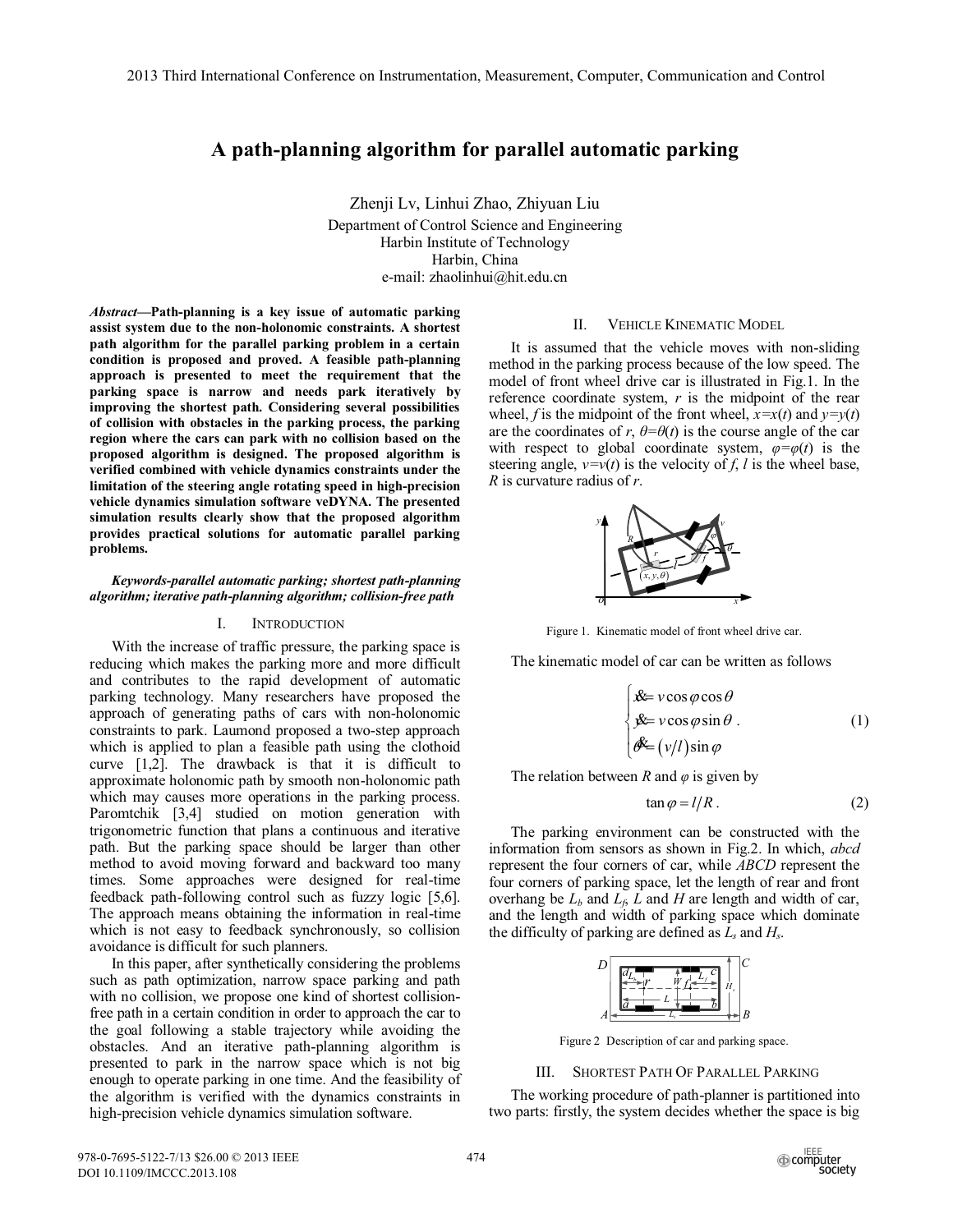enough to park by analyzing the information from the sensors; secondly, the planner generates a feasible collisionfree parking path with the consideration of choosing the appropriate start and end position if the space contents the parking requirement.

We plan our path under the following assumption:

- The orientation of the car in start and end positions are parallel. In order to maintain this parallel relationship, the path in the first and stage of parking should be circle.
- From (1), the nonholonomic constraint should be  $x^2$   $x^2$   $\theta = 0$  in this model, in which the  $\theta(t)$  is continuous. So derivative of the path (i.e. *dy*/*dx*) is continuous which is necessary if the path is feasible.
- The information of parking bay and the coordinates of the start and end position are already given.

According to [7], Reeds proposed several optimal paths, and proved the shortest feasible is combined by circles and lines, in this paper we choose the CSC (Circle-Straight line-Circle) type as parking path, as shown in Fig.3.



Figure 3 CSC path.

Where  $O_1$  and  $O_2$  are the circle centers of the first and final stage,  $R_1$  and  $R_2$  are the radius of the circles  $O_1$  and  $O_2$ ,  $f_1$  and f2 are tangency points between lines and circles  $O_1$  and  $O_2$ .  $\alpha$ is the angle of arc path, *O* the origin of the coordinate is ideal end position, *S* and *H* are the horizontal and vertical coordinates of start position. From Fig.3 the coordinates of *O*<sub>1</sub> and *O*<sub>2</sub> are  $(x_1, y_1) = (S, H - R_1)$  and  $(x_2, y_2) = (0, R_2)$ , it is assumed in this model that the tangent equation is

$$
kx - y + m = 0.
$$
 (3)

The path can be described as the equations

$$
\begin{cases}\nr \to f_1: (x - S)^2 + [y - (H - R_{\min})]^2 = R_{\min}^2 \\
f_1 \to f_2: kx - y + m = 0 \\
f_2 \to O: x^2 + (y - R_{\min})^2 = R_{\min}^2\n\end{cases}
$$
\n(4)

Where the values of  $k$ ,  $m$  and the coordinates of  $f_1, f_2$  are as follows

$$
\begin{cases}\nk = \frac{S(H - 2R_{\min}) + \sqrt{4R_{\min}^2 \left(S^2 + H^2\right) - 16R_{\min}^3 H}}{S^2 - 4R_{\min}^2} \\
m = R_{\min}\left(1 - \sqrt{1 + k^2}\right) \\
\left(x_{f_1}, y_{f_1}\right) = \left(S - \frac{k}{\sqrt{1 + k^2}}R_{\min}, H - \left(1 - \frac{1}{\sqrt{1 + k^2}}\right)R_{\min}\right) \\
\left(x_{f_2}, y_{f_2}\right) = \left(\frac{k}{\sqrt{1 + k^2}}R_{\min}, \left(1 - \frac{1}{\sqrt{1 + k^2}}\right)R_{\min}\right)\n\end{cases}
$$

Let the total length of the path be  $S_0$ , the length of the line path be *S*1, and equations can be obtained from Fig.3 and (4).

$$
\begin{cases}\n(R_1 + R_2)\sin\alpha + S_1\cos\alpha = S \\
(R_1 + R_2)(1 - \cos\alpha) + S_1\sin\alpha = H \\
S_0 = S_1 + (R_1 + R_2)\alpha\n\end{cases}
$$
\n(5)

Where

$$
\begin{cases}\nS_1 = \frac{S - (R_1 + R_2)\sin\alpha}{\cos\alpha} = \frac{H - (R_1 + R_2)(1 - \cos\alpha)}{\sin\alpha} \\
S_0 = \left(\frac{H\cos\alpha - S\sin\alpha}{\cos\alpha - 1}\right)\left(\alpha - \frac{1 - \cos\alpha}{\sin\alpha}\right) + \frac{H}{\sin\alpha}\n\end{cases} (6)
$$

Let  $f(\alpha)$  be the function of the sum of  $R_1$  and  $R_2$  with respect to *α.* 

$$
f(\alpha) = R_1 + R_2 = \frac{H\cos\alpha - S\sin\alpha}{\cos\alpha - 1}
$$
 (7)

From (5),  $\cos \alpha = (S^2 - H^2)/(S^2 + H^2)$  is obtained when  $S_1=0$  (i.e. two circle tangent), from which admissible range of  $\alpha$  is  $\alpha \in (0, \arccos((S^2 - H^2)/(S^2 + H^2)))$ .

In this range there are  $f'(\alpha) > 0$ ,  $S'(\alpha) > 0$ , from which the  $S_0$  increases with the sum of two radius increasing.

It is assumed that max $\varphi$  is the maximum of  $\varphi$ , from (2), the  $R_{\min}$  (minimum of R) is  $R_{\min} = l / \tan(\max \varphi)$ , so the shortest path is generated when  $R_1=R_2=R_{\text{min}}$ .

Let  $(S, H) = (7, 2.5)$ , the shortest path is compared with other path with bigger curvature radius in Fig.4.



Figure 4 Comparison between shortest path and other paths.

Let *S*=7, *H* ranges from 2 to 3 by 0.1, the shortest paths are illustrated in Fig.5.



Figure 5 Shortest paths when S=7,  $H \in (2,3)$ .

The parking space is defined as narrow space when the car fails to park by one operation. For narrow parking space, drivers may move forward and backward several times to park, the shortest parking path is improved to adjust the narrow space circumstance to a certain extent. We describe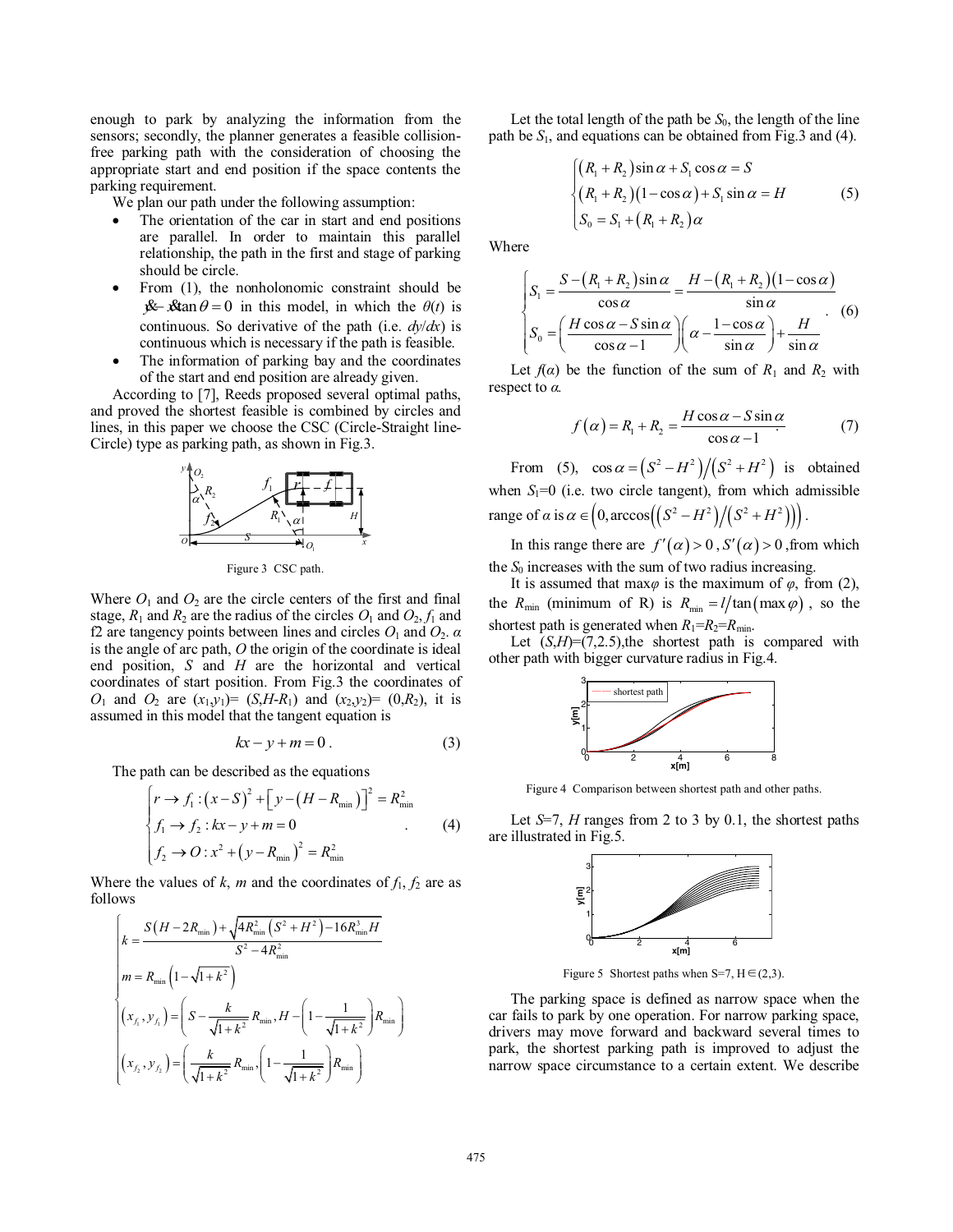the two operations parking approach for simplicity of the iterative algorithm for example.

Let  $L_i$  be the ideal length of parking space which is longer than the real  $L_s$  by  $d_1$ . In Fig.6 the parking maneuver of two operations is illustrated under the following process. In Fig.6 *ABCD* is real space, *A'BCD'* is ideal space. Let the car execute the parking path as ideal space in real space, the car should stop at  $f_4$  in the path from  $f_2$  to O to avoid collision with *AD*. Then by turning the steering wheel to the other side that makes the car move with radius of  $R_{\text{min}}$  from  $f_4$  to  $f_5$ . Then change the steering angle to the other side again to make the car move from  $f_5$  to  $f_6$  with the same radius. In which, the horizontal distance between  $f_4$  and  $\overline{O}$  is  $d_1$ ,  $f_4$  and *f*5 have the same vertical coordinates. The vertical coordinates of  $f_5$  and  $f_6$  are 0, which means the body is straighten in  $f_6$ . And there should have admissible range as follows

$$
3d_1 \le L_s - L. \tag{8}
$$

From Fig.6, the coordinates of  $f_4$ ,  $f_5$ ,  $f_6$  are

$$
\begin{cases}\nf_4: (0, R_{\min} - \sqrt{R_{\min}^2 - d_1^2}) \\
f_5: (2d_1, R_{\min} - \sqrt{R_{\min}^2 - d_1^2}) \\
f_6: (3d_1, 0)\n\end{cases}
$$

The path  $f_4 \rightarrow f_5, f_5 \rightarrow f_6$  are

$$
\begin{cases}\nf_{4} \to f_{5}: (x - d_{1})^{2} + \left(y - \left(R_{\min} - 2\sqrt{R_{\min}^{2} - d_{1}^{2}}\right)\right)^{2} = R_{\min}^{2} \\
f_{5} \to f_{6}: (x - 3d_{1})^{2} + \left(y - R_{\min}\right)^{2} = R_{\min}^{2}\n\end{cases}
$$
\n
$$
\begin{array}{r}\nD' \left[\frac{d^{D} \left(1 - \frac{1}{2}\right)^{2}}{d_{1}} \right] \left(\frac{1}{2} - \frac{1}{2}\right)^{2} \left(\frac{1}{2} - \frac{1}{2}\right) \\
\frac{d^{D} \left(1 - \frac{1}{2}\right)^{2}}{d_{1}} \left(\frac{1}{2} - \frac{1}{2}\right) \left(\frac{1}{2} - \frac{1}{2}\right) \\
\frac{d^{D} \left(1 - \frac{1}{2}\right)^{2}}{d_{2}} \left(\frac{1}{2} - \frac{1}{2}\right) \left(\frac{1}{2} - \frac{1}{2}\right) \\
\frac{d^{D} \left(1 - \frac{1}{2}\right)^{2}}{d_{1}} \left(\frac{1}{2} - \frac{1}{2}\right) \left(\frac{1}{2} - \frac{1}{2}\right) \\
\frac{d^{D} \left(1 - \frac{1}{2}\right)^{2}}{d_{1}} \left(\frac{1}{2} - \frac{1}{2}\right) \left(\frac{1}{2} - \frac{1}{2}\right) \\
\frac{d^{D} \left(1 - \frac{1}{2}\right)^{2}}{d_{2}} \left(\frac{1}{2} - \frac{1}{2}\right) \left(\frac{1}{2} - \frac{1}{2}\right) \\
\frac{d^{D} \left(1 - \frac{1}{2}\right)^{2}}{d_{1}} \left(\frac{1}{2} - \frac{1}{2}\right) \left(\frac{1}{2} - \frac{1}{2}\right) \\
\frac{d^{D} \left(1 - \frac{1}{2}\right)^{2}}{d_{1}} \left(\frac{1}{2} - \frac{1}{2}\right) \left(\frac{1}{2} - \frac{1}{2}\right) \\
\frac{d^{D} \left(1 - \frac{1}{2}\right)^{2}}{d_{1}} \left(\frac{1}{2} - \frac{1}{2}\right) \left(\frac{1}{2} - \frac{
$$

Figure 6 Parking maneuver of two operations.

When the range of  $L_s - L$  changes to  $2d_1 < L_s - L < 3d_1$ (i.e. the car stop in the path from  $f_5$  to  $f_6$  to avoid collision with *BC*), the car can iteratively park with the same maneuver above.

In the second operation, let

$$
x_1 = L_1 - L - 2d_1.
$$
 (10)

From (10), in the third operation, let

$$
x_2 = L_1 - L - 2(d_1 - x_1) = 3x_1 \tag{11}
$$

In the *n* time parking operation, there is

$$
x_{n-1} = 3^{n-2} x_1.
$$
 (12)

If  $x_{n-2} < d_1 < x_{n-1}$ , *n* times operation is needed in this situation.

When the range of  $L_s - L$  changes to  $L_s - L \leq 2d_1$ , the space is not big enough to park even by iterative algorithm.

#### IV. PLANNING COLLISION-FREE REGION

The path above is planned under the following assumptions: the start and end positions are given. But the path-planner in parking assist system should also concern about the collision avoidance problem based on the planned path. So where the car starts and stops can plan the shortest path with no collision is studied in the following research with the consideration of several collision possibilities.

In the final stage of parking, the vehicle straightens the body through rotary process, *a* may have collision with *AB* as illustrated in Fig.7. The minimum distance between *ab* and *AB* is

$$
d_2 = \sqrt{(R_{\min} + W/2)^2 + L_b^2} - R_{\min} - W/2
$$
 (13)

In the initial stage of entering parking space, *b* may have collision with *C* as shown in Fig.8. The  $R_b$  is given as

$$
R_{b} = \sqrt{\left(l + L_{f}\right)^{2} + \left(R_{\min} + W/2\right)^{2}}
$$
(14)

Figure 7 Collision circumstance 1.

The minimum length of parking space is

$$
\min L_s = \sqrt{R_b^2 - \left(R_{\min} + W/2 + d_2 - H_s\right)^2} + L_b \quad (15)
$$

Figure 8 Collision circumstance 2.

Fig.9 shows that in the initial process of reversing, the body may have collision with *C* because of the narrow distance between *ab* and *CD*. The minimum distance between *ab* and *CD* is

$$
d_3 = (R_{\min} - W/2) - \sqrt{(R_{\min} - W/2)^2 - (S - L_s + L_b)^2 (16)}
$$

Figure 9 Collision circumstance 3.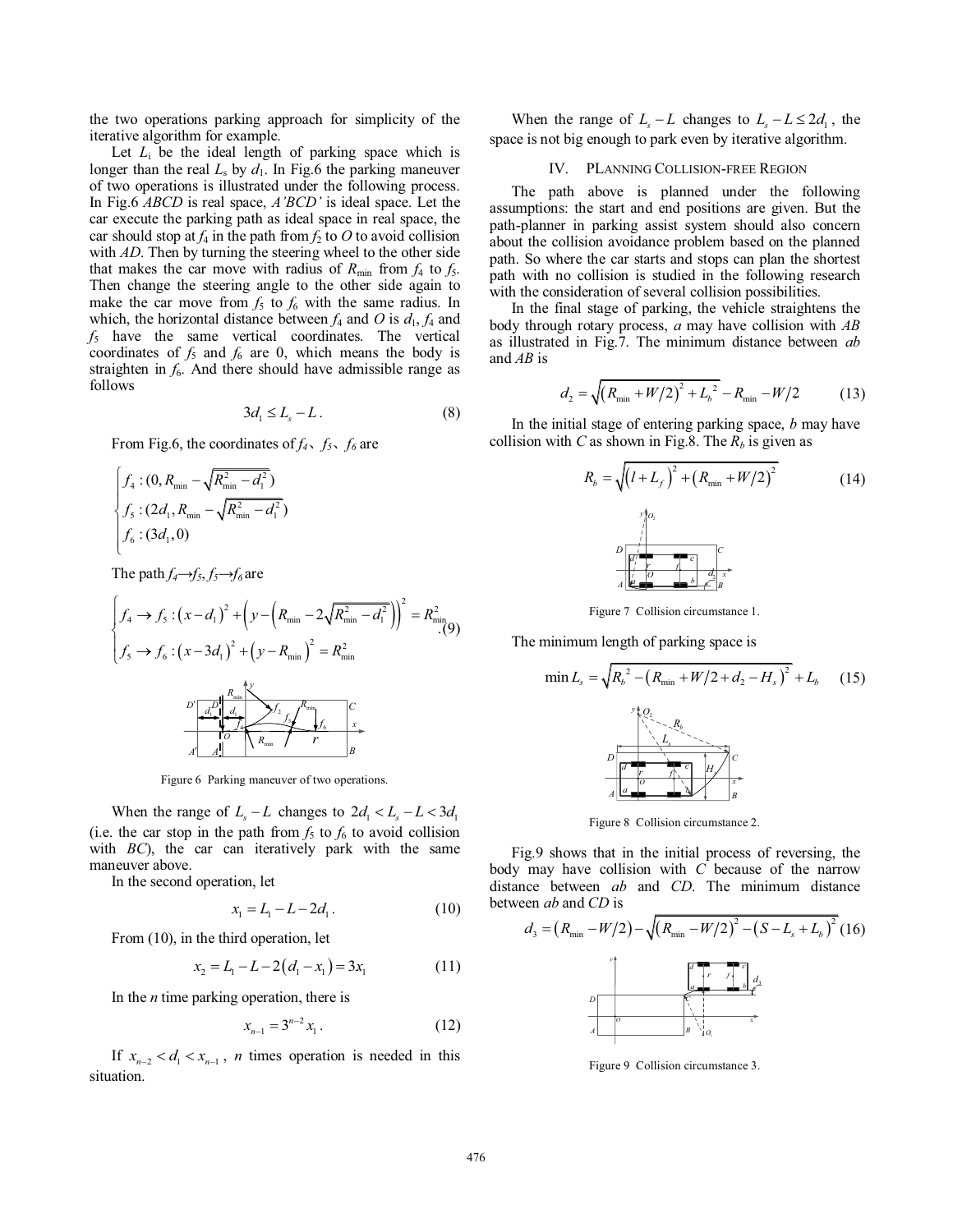In the initial process of reversing, *c* may have collision with lateral obstacle which is illustrated in Fig.10. The minimum distance between *cd* and lateral obstacle is

$$
d_4 = R_b - (R_{\min} + W/2) \tag{17}
$$



Figure 10 Collision circumstance 4.

To compute how to avoid the collision in the line path of reversing, the shortest path is compared with the connecting line of *rO* as shown in Fig.11.



Figure 11 Collision circumstance 5.

Where  $rO$  and  $f_1f_2$  intersect in  $f_3$ , and  $rO$  and  $CD$  intersect in  $P_1$ ,  $P_1P_2$  parallel to  $f_1f_2$ ,  $CP_2$  perpendicular to  $P_1P_2$ , the length of  $CP_2$  is  $d_c$ , the length of  $CP_1$  is  $d_p$ . If the  $d_c$  has the range  $d_c$ >*W*/2, and  $f_3$  is beyond the *CD*, the body will have no collision with *C* in this circumstance.

The minimum length of  $d_p$  is

$$
\min d_P = (W\sqrt{1+k^2})/2k \tag{18}
$$

From Fig.11,  $x_p$  is horizontal coordinate of  $P_1$  as follows

$$
x_p = S\left(H_s - d_2 - W/2\right) / H + L_b \tag{19}
$$

 $L_s(L_i)$  in iterative process) should meet the requirement is

$$
L_s \ge (W\sqrt{1+k^2})/2k + S\left(H_s - d_2 - W/2\right)/H + L_b \quad (20)
$$

In the iterative parking process, the *b* may have collision with  $AB$  at point  $f_5$ , as shown in Fig.12. In which  $\beta = \arcsin(d_1/R_{\text{min}})$ . The  $d_2$  should be replaced by  $d_5$  which is the minimum distance between *ab* and *AB* in this situation.



Figure 12 Collision circumstance 6.

Let safe clearance distance  $\delta$  be 0.2m to every obstacle. Take the Audi A4 as the experimental car.

Let  $L_s$ =7m,  $H_s$ =2.4m, and the goal position has 1.2m and 0.2m to *AB* and *AD*. The start region is shown in Fig.13.



Figure 13 Start region.

Let  $L_i$ =7m,  $(S, H)$  be  $(7,2.5)$ , simulation of the iterative parking process when the sizes of parking spaces  $(L_s, H_s)$  are (6.5,2.4) ,(6.8,2.4) are illustrated in Fig.14.



#### V. MODEL VERIFICATION

As the shortest path model has two points of tangency, where the steering wheel should have saltation, which is impossible to follow in practical car with the consideration of vehicle dynamics constraints if the car does not stop at these points. The algorithm is verified in veDYNA under the assumption that the car follows a smooth and continuous path with no stop.

The reference coordinate is transferred to midpoint of the front wheel to solve the problem related to vehicle dynamics. In setting part of veDYNA, the car's parameters are set as Audi A4. Let  $v$  be 5km/s, and set the time that the steering angle changes from 0 to max*φ* need to be 0.2s, 0.5s, 1.0s separately. Compare the simulation results in veDYNA with kinematic model of the shortest path. Let the (*S,H*) be (7,2.5), the comparison is shown in Fig.15.

From Fig.15, though the accuracy of path following is getting worse with the speed of rotating the steering wheel decreasing, it still has capability to follow the kinematic model path to a certain extent. The algorithm is verified to realize a practical parallel parking path.



## VI. CONCLUSION

One kind of shortest path-planning algorithm of nonholonomic vehicle parallel auto-parking in a certain condition has been proposed. A feasible model with iterative